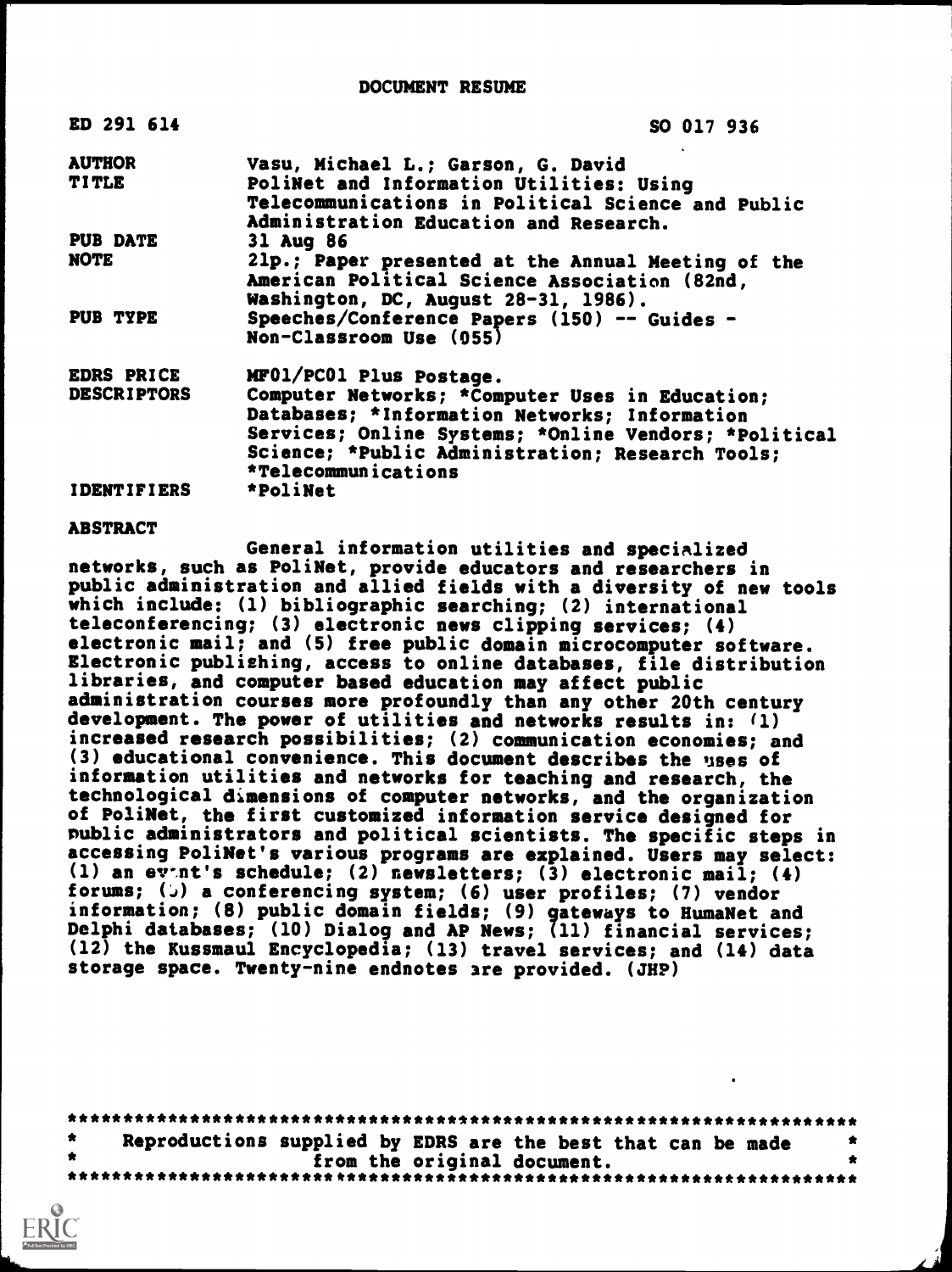h., .

# POLINET AND INFORMATION UTILITIES: USING TELECOMMUNICATIONS IN POLITICAL SCIENCE AND PUBLIC ADMINISTRATION EDUCATION AND RESEARCH

BY

Michael L. Vasu & G. David Garson

PERMISSION TO REPRODUCE THIS MATERIAL HAS BEEN GRANTED BY

Michae L. Vasu

TO THE EDUCATIONAL RESOURCES INFORMATION CENTER (ERIC) "

U **& DEPARTMENT OF EDUCATION**<br>Office of Educational Research and folyprovernent EDUCATIONAL RESOURCES INFORMATION CENTER (ERIC/

This document has been reproduced as<br>received from the person or organization<br>originating it

D. Minor changes have been made to improve reproduction Quality

Points of view or colnions stated in this docul<br>ment, do, not, necassarily, represent, cifficial<br>OERI position or policy

2861/805

# BEST COPY AVAILABLE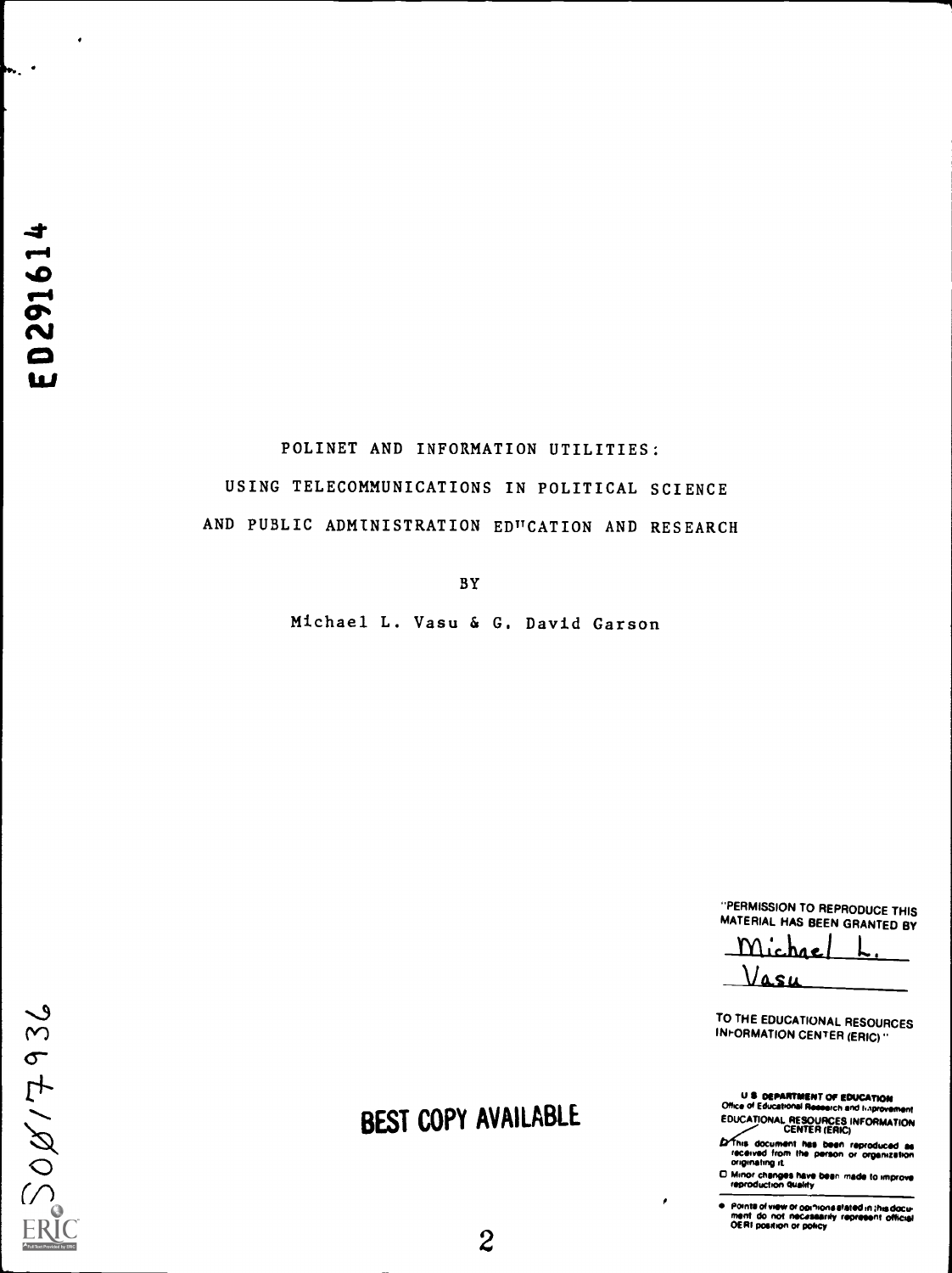# PoliNet and Information Utilities: Using Telecommunications

# in Political Science and Public Administration

# Education and research

by

# Michael L. Vasu North Carolina Staté University

Michael L. Vasu, Associate Professor of Political Science and Public Administration and Director of the Social Science Research and Instructional Computing Lab at North Carolina State University, Raleigh, N.C. 27695-8101, (919) 737-2481

and

### G. David Garson North Carolina State University

G. David Carson, Associate Dean for Computers and Budgeting, School of Humanities and Social Sciences, North Carolina State University at Raleigh, N.C. 27695-8181, (919) 737-2467

#### Presented at

American Political Science Assocation

82nd Annual Meeting, Washington Hilton,

Washington, DC

August 28-31, 1986

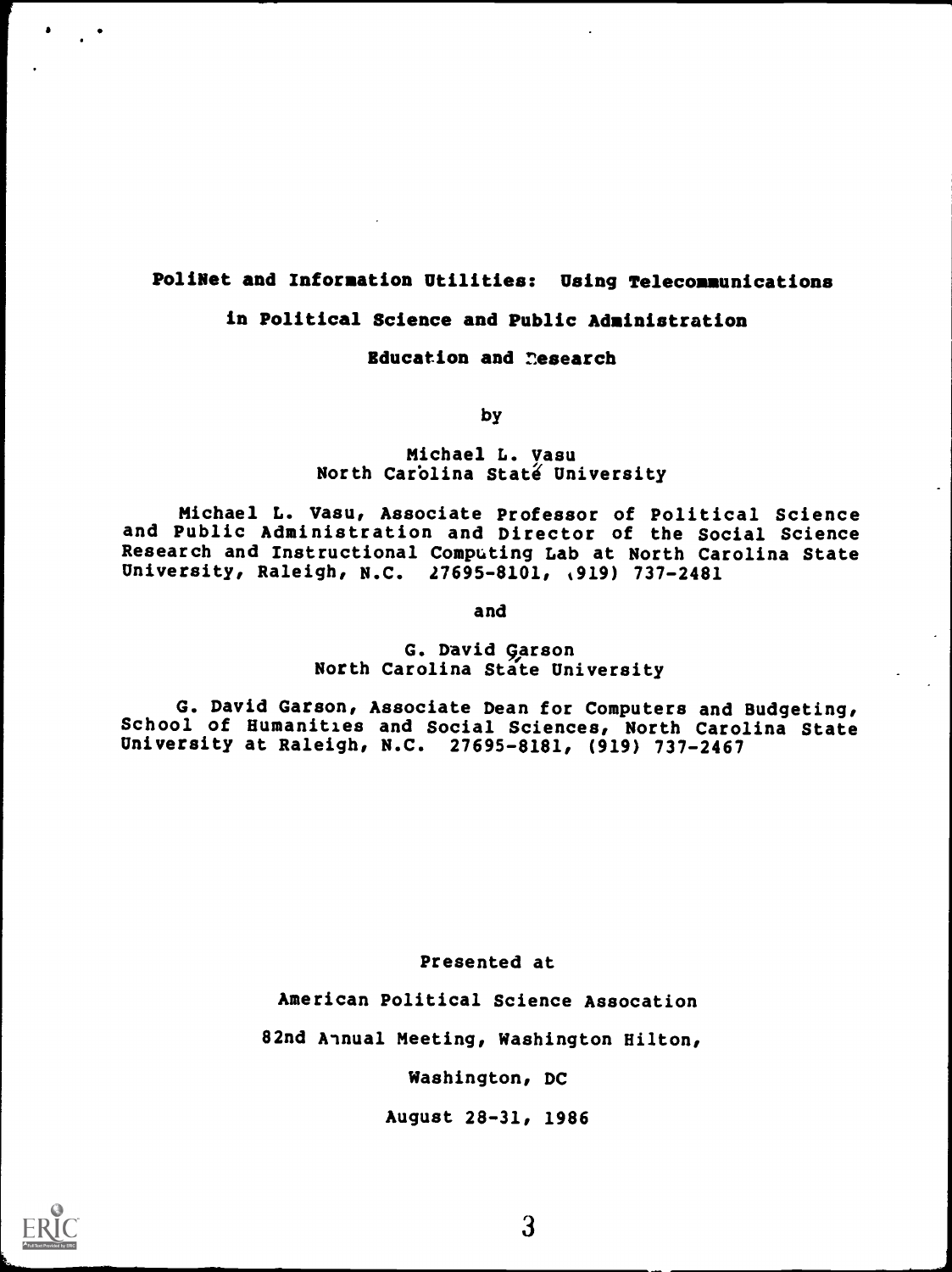#### Introduction

Marshall McLuhan's most enduring metaphor, the "global village", is today becoming a reality at least in some respects. Through electronic information utilities, scholars from around the world may be involved participating in computer conferences held by their special interest groups, reading mail transmitted electronically, transferring manuscripts, perusing online journals, or simply chatting with a friend. Access to these global computer communication networks is commonly provided by information utilities such as Delphi, The Source, or CompuServe.

It is the purpose of this paper to discuss the use of information utilities as resources for enhancing the teaching and research function in public administration. The concept of information utilities will be presented in a generic sense, focusing on PoliNet, the first customized information service designed for use by public administrators and political scientists. In order to discuss the potential uses in research and teaching we will begin with an overview of telecommunications processes.<sup>1</sup>

#### Information Utilities and the "Network Nation"

Computer networks are based on the capacity of computers to talk (communicate) with each other via telephone connections.2 Lap-top computers no larger than this paper can communicate with the nation's largest mainframe through ordinary telephone lines. In effect, then, computer networks reflect the integration of two dominant technologies, the telephone and the computer. The combined effect of this merger is to enable a computer network to employ the enormous information processing capability of the computer with a virtually unlimited geographical distribution of<br>the telephone.<sup>3</sup> This merger has already produced profound This merger has already produced profound implications for the manner in which society deals with information and management.<sup>4</sup>

Information networks are the new utilities of our "information age".5 The "information utility" phrase was coined by The Source, the computer network owned by Reader's Digest in conjunction with Control Data Corporation.6 Information utilities provide users with both information and communication via phone lines and a host computer system. For a subscription fee and basic hourly user charge, a member has access to databases of statistics or text from an ever expanding variety of information vendors such as DIALOG, BRS, SDC/ORBIT. These database vendors themselves provide access to a variety of specific databases such as Public Affairs Information Service, Sociological Abstracts, Legal Resource Index, Government



2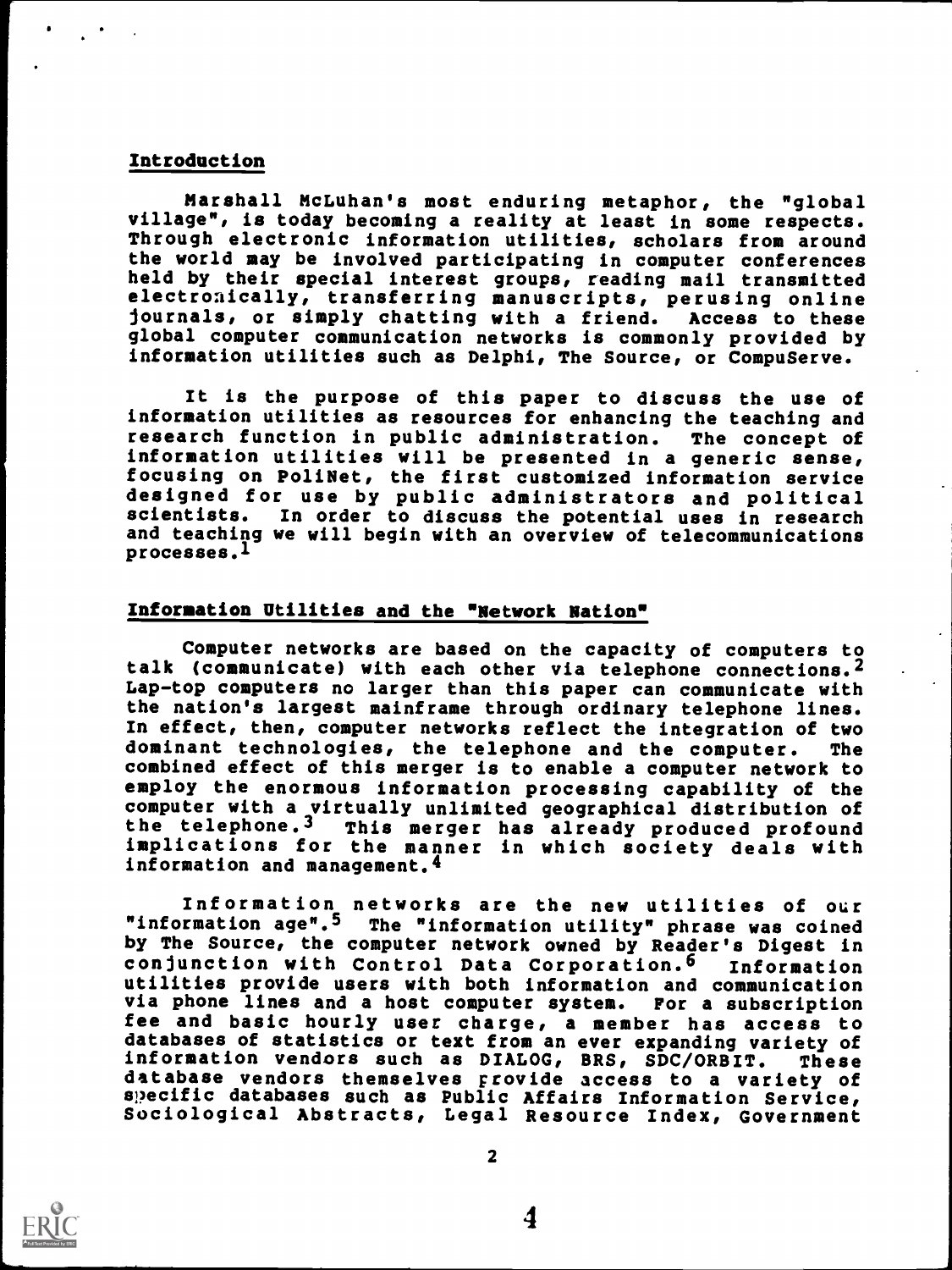Publications, and Cendata (the census). These database vendors can Le accessed via information utilities in most cases.<sup>7</sup>

Information utilities bundle and sell communication services that usually include electronic mail, bulletin boards and forums, teleconferencing (real-time keyboard to keyboard communication), and online newsletters.8 Electronic mail enables almost instantaneous point-to-point communication not only within the given network but also through gateways to existing message systems such as the 1.8 million Telex and TWX machines in the<br>world.<sup>9</sup> Moreover, computer networks provide mechanisms world.9 Moreover, computer networks provide mechanisms (protocols) that allow one user to take a file produced on an individual's word processor and "upload" it to the netwerk host computer for eventual "downloading" by a colleague in a different city or nation.<sup>10</sup> Bulletin boards or forums enable users to post a variety of announcements, questions, and responses.  $^{11}$   $\hfill$ Teleconferencing allows a group of users to confer online in real time via their microcomputers. These conferences can be conducted under specific rules of order, either public or private, and the proceedings of the conference can be saved and printed to disk for future reference.<sup>12</sup>

Computerized conferencing is not new to public administration, having been developed by Professor Murray Turoff for the Office of Emergency Preparedness. The Emergency Conferencing System, System and Reference Index, was employed in administering the wage/price freeze imposed by the government in  $1971.13$  Currently all major information utilities offer a 1971.<sup>13</sup> Currently all major information utilities offer a<br>conferencing capability.<sup>14</sup> The communication and information The communication and information processing services of information utilities are made possible by a series of technologies that have profound implications for political science research and education.

#### Using Information Utilities in Teaching and Research

Information utilities can be a useful tool in both teaching and research, with as many creative applications as there are creative minds within a discipline. The key word here is<br>discipline. For better or worse, most research is still For better or worse, most research is still conducted within the social network of discipline-specific boundaries such as "public administration", "sociology", or "history". Likewise most teaching is organized by discipline. This is one reason that, we believe, the most appropriate way to employ the technological capacity of an information utility is to select one (such as PoliNet) which centers on users in a given discipline.

In outlining the potential uses of information utilities, it is useful to discuss a series of scenarios - both teaching and research - which illustrate the capabilities of telecommunications. All represent current telecommunication



<u>Line and the second second</u>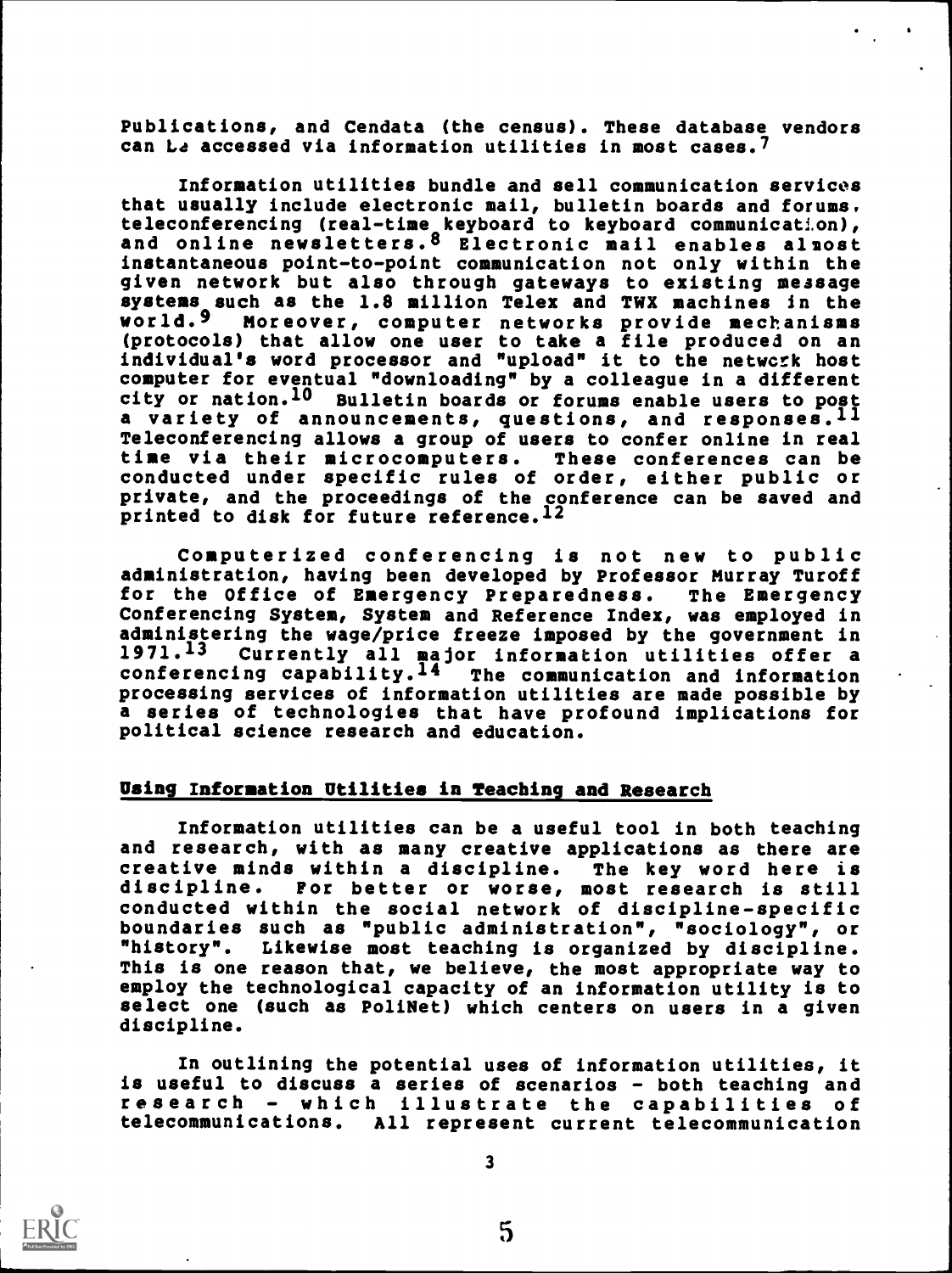capabilities and many represent actual faculty experience.15

# Teaching Scenarios

(1) An instructor in the area of public policy is looking for an inexpensive piece of software in the area of cost benefit analysis. She logs on to PoliNet and posts a forum message under the PoliForum area. Her message is added using the ADD command and it simply states in paragraph format her desire for assistance in this area. A colleague responds via the electronic mail (E-Mail) function and suggerts that she go to the File Distribution Center of PoliNet and check both the Teaching and Instruction area and the Computer Applications and Software area. Under Teaching and Instruction she finds a series of syllabi that have teen placed online by the Policy Analysis Teaching Group. She "aownloads" the three syllabi that reference commercial software and its application in their courses and then sends E-Mail to the PoliNet members that have provided these syllabi to PoliNet asking for elaboration of certain details. She goes to the Computer Applications and Software section and notices that a variety of free software (public domain) - along with its documentation is available online. She "downloads" this free documentation is available online. software-both program code end documentation to diskette using her communication program, SMARTCOM II. Since there are no restrictions, she makes twenty copies cf the software for use in her class the following week. In the meantime, the three faculty she has contacted have decided to have a "real-time" conference focured on the problems associated with teaching Policy Analysis. They decide to have their conference on the first Monday of the month at 10:00 pm EST. They post a PoliForum message announcing the conference and inviting interested individuals to join.

(2) An instructor in the area of Latin American studies is teaching a course during a period of turmoil in a major Latin American country. An instructor eager to provide his course with<br>the most up to date assessment logs onto CompuServe and goes to the online Associated Press Headlines. Using a menu which appeared after typing in "GO APV", he selects from a variety menu divided into national, international, and world news. He notes an article of interest just placed on line by Associated Press<br>(AP). He downloads the article to diskette and prints out He downloads the article to diskette and prints out twenty-five (25) copies. He takes these copies to class and uses them as an introduction to his topic area for the day.

(3) An instructor teaching a course in organizational theory has just recently covered the literature on small group dynamics. In particular, the discussion of status and sex on participation. In an endeavor to illustrate the topic she seeks to show the effect of communication flow in a computerized conferencing<br>situation. She employ's PoliNet's conference center and arranges She employ's PoliNet's conference center and arranges an online conference between her class in North Carolina and one in Great Britain. The instructors agree to choose as the topic



4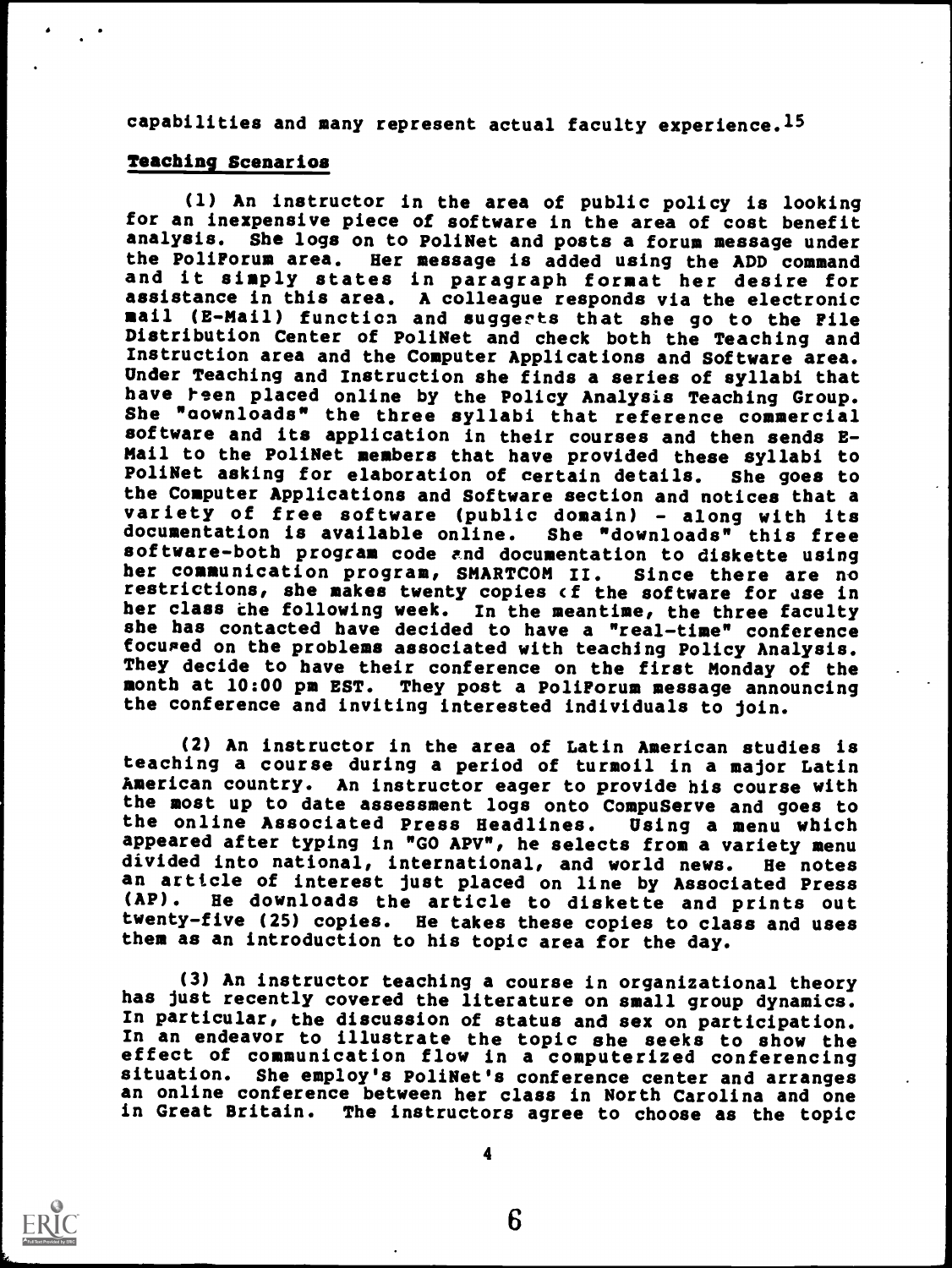of the conference "Is Management a Universal Science, or Do Cultural Factors Make a Difference?" and work out an agenda for discussion beforehand, tncluding a discussion paper available for students to download to their own word processors for making annotations for the later conference. Students may also prepare statements for instant uploading at the outset of the conference, or for a pre-conference forum.

#### Research Scenarios

(1) A scholar interested in the impact of Woodrow Wilson on public administration logs onto the Public Affairs Information Service, Management Contents, and other bibliographic databases available through DIALOG, which in turn can be accessed through PoliNet. Other services might also be consulted, such as Harvard Business Review/Online. Bibliographic citations found are automatically entered into a database maintained by the ProCite (formerly the Professional Bibliographic System), from which they may be retrieved as needed for the scholar's essays, using the automatic footnoting features of his or her word processor.

(2) A scholar interested in public reactions to problems of nuclear power plant regulation uses the Vu/Text online newspaper databases for two dozen newspapers around the country to build up a database of pertinent news clippings (or the researcher subscribes to an online clipping service for a desired period of time). After the database is built, the researcher uses various text analysis tools such as FYI 3000 to content analyze the clippings to establish regional differences in reported regulatory issues.

(3) A scholar who has worked on public budgeting is interested in how other faculty he or she has worked with in the past think about some contemporary issue, such as the impact of the Gramm-Rudman-Hollings legislation as perceived by experts in various states. Arranging an online conference through electronic mail, scholars in this research group meet in a teleconference on PoliNet and discuss issues under the guidance of a preselected moderator. Later the moderator uses his or her word processor to edit the proceedings of the conference, which has been automatically transcribed at no cost, and E-mails the edited summary to participants for their comments and changes. The final version is printed in the group's online newsletter, is made available in the PoliNet file distribution area, or is published in a conventional printed journal.

Research and teaching applications of networking are almost limitless. On the research side there is access to census or other data, to bibliographic searching, to joint collaboration on manuscripts, to international conferencing, to electronic versions of Delphi forecasting or surveys, not to mention

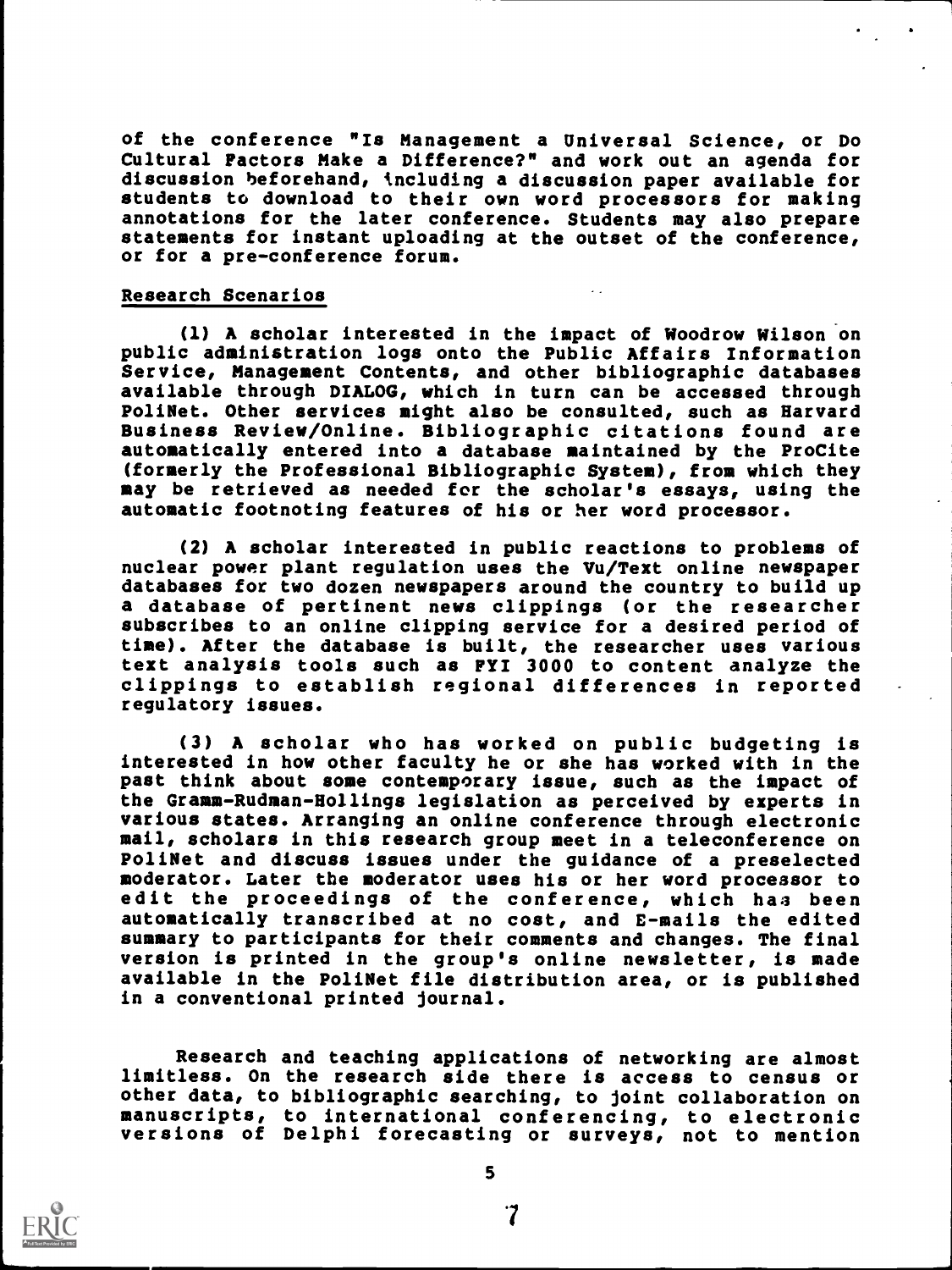electronic publishing and consulting. On the teaching side, telecommunication networks introduce students to the world of computing, give them access to the same resources as researchers, allow communication with students in other parts of the nation or world (this alone could revolutionize the teaching of comparative administration, for example), and allow improved exchange of teaching resources such as syllabi, to name a few of the possibilities.

# The Technological Dimensions of Computer Networks

Although the term "network" is applied to local area networks (LANs), such as those linking Apple or IBM microcomputers at a given institution  $^{16}$ , in this essay we are focusing on national and international networks. Such networks rely on host mainframe computers which can be reached by long distance telephone calls. In practite, however, users save expense by accessing networks by dialing local telephone numbers provided by value-added networks (VANs).17 Examples of value added networks are TYMNET, MCI, or UNINET. These services employ existing telephone lines, as well as specialized hardware and software, to send multiple users' messages in compressed form over long-distance lines, saving expenses for all users even after the VAN's surcharge is added.

Value added networks actually consist of a variety of nodes in many cities. Each node uses a hardware/software combination called a PAD to separate data into packets of fixed length and<br>transmit them to their ultimate destination. In most American transmit them to their ultimate destination. cities a user can communicate with an information utility by calling a local number and connecting to a node in a VAN system. The message or signal sent by the individual microcomputer is converted to digital form, various codes are added to identify the origin and destination of the message, and the data are sent as a line of text (packets of data). These so called "packet switched networks" then transmit their message to the host computer of some established information utility, which then transmits it to its final destination.

The basic components required to gain access to any information utility are as follows:

1) A microcomputer equipped with communications hardware, or a terminal. Communications hardware for a micro usually consists of one of the following configurations:

(a) An internal or external modem which accepts <sup>a</sup> modular phone jack

OR

(b) A communications card which resides in a slot in the micro, an external modem which accepts a modular

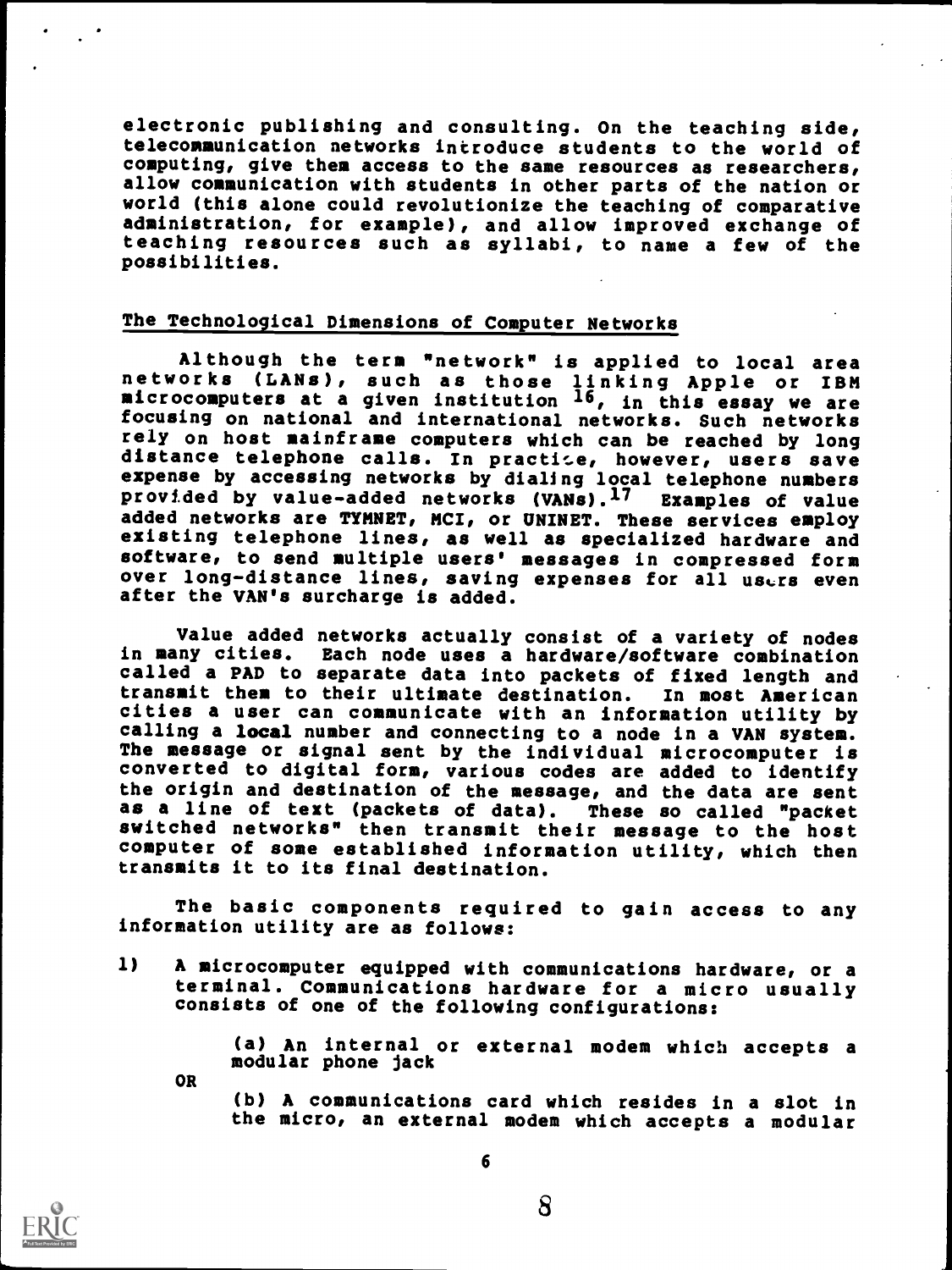phone jack, and a cable which connects the card and the modem

- 2) Communications software (a communications package i.e., Hayes SMARTCOM II, PC-TALK, CROSSTALK, ASCII EXPRESS, etc.)
- 3) A subscription to the information utility which will provide you with a username and password
- 4) A standard phone line

At this point we will employ the example of PoliNet to describe a typical session on a telecommunications network. PoliNet is a non-profit, university-owned, international customized computer network managed by political scientists and public administrators and designed to focus on the area of public administration, criminal justice, political science and city planning. PoliNet is a customized professional network under Delphi, one of the nation's three major information utilities. Like all information utilities, PoliNet provides its members access to communications and information facilities described earlier in this essay.<sup>18</sup>

Assume a user on PoliNet wants to send electronic mail to another user. Typically, User 1 types a message at his/her This message is sent via a modem through the phone line using a value added carrier TYMNET to Delphi's central computer system in Cambridge, MA. where it is sent instantaneously again via telephone linea to TYMNET and then the receiving microcomputer.<sup>19</sup> At the receiving end the modem retranslates the message. The message can then be displayed on the screen by User 2 and, of course, may be printed out.

A few of the components that are a part of a typical<br>iter communication system require elaboration. A modem is computer communication system require elaboration. basically a contraction of the terms modulator-demodulator. The function of a modulator is to convert the digital signals into analog signals and a demodulator reconverts the signals for the receiving computer. What a modem does, in effect, is to convert the eight bit parallel communication process of the computer to a format that can be transmitted over the two information-carrying wires of the phone system. Since phones and phone technology preceded computer technology, the modem serves the function of transforming signals .hat computers understand to signals that can be conveyed over the standard telephone lines. Conceptually, "intelligent" modems are actually limited function computers with a self-contained microprocessor dedicated to signal transfers across existing telephone lines, as well as other data -communication capabilities like uploading and downloading data.

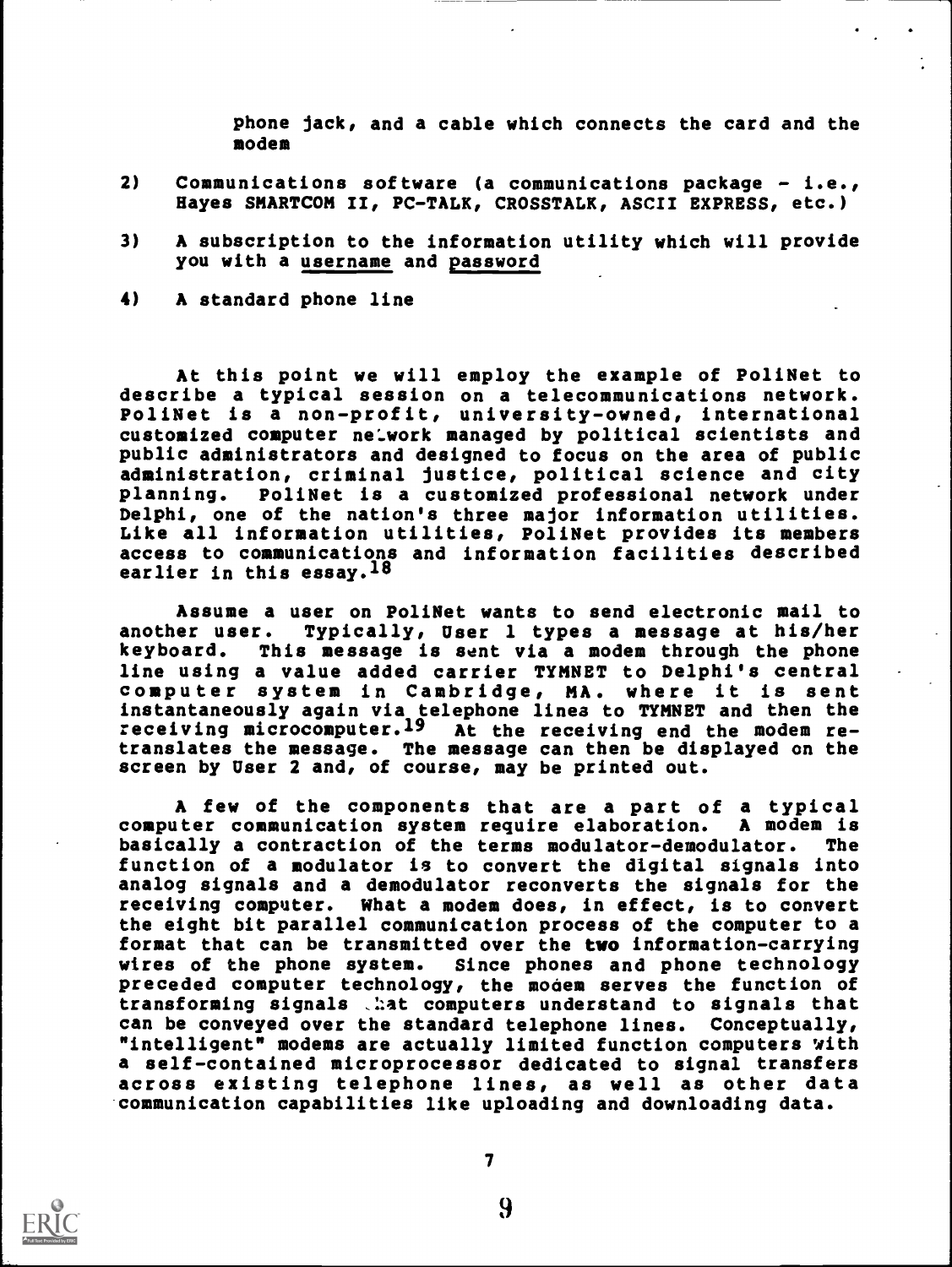Modems can be internal, cards designed to be placed into slots on the the computer, or, external, devices that are outside of the micro and which communicate with the micro through <sup>a</sup> communications card and a cable. Modems may be acoustically coupled or directly connected, although a direct connection provides more reliable data transmission. An acoustic coupler is configured in such a way that the telephone is placed in specially designed cups on the modem. Modems can transfer information at variable speeds, among the most common transmission rates are 300 bps (bits per second) or the more common 1200 bps (1200 bits per second). In terms of characters appearing on the screen this breaks down to 30 characters per second (CPS) at 300 bps and 120 characters per second at 1200<br>bps. Information can be transferred at higher band rates, such Information can be transferred at higher baud rates, such as 9600 baud, but transfer rates above 2400 baud are presently not typical.2u

Modems also are designed from a hardware point of view so that they can provide the user various features. features are autodial, the ability of your computer to automatically dial another computer, and autoanswer, the ability of your computer to answer. Finally, depending upon the type of modem you choose, you may need a special type of cable, an RS-232C connector which ensures compatibility of signal data transfer.21

The hardware components interact with the communications software that drive them to allow a user to communicate with any computer network. Communication software is designed to allow your microcomputer to emulate a "dumb terminal". This feature is a legacy of the fact that data communications software and protocols evolved during the era of time sharing, when public and private organizations purchased time on a host computer and accessed that computer via a remote terminal. However, in addition to placing your microcomputer in terminal emulation mode, your communications software also provides you with the capacity to manipulate a variety of communication parameters (duplex, parity, asynchronous vs. synchronous communication, handshaking, etc.).

Fortunately, increasingly sophisticated communications software has established a series of default options for these variables which are generally consistent with the requirements of the information utilities. If a change in these parameters is required it is essentially a matter of finding the terminal configuration diagram of the network with which you seek to communicate and changing an appropriate menu item to adjust that parameter.

In addition to control over the technical parameters of data communication your software also provides significant control over the information and communication features of any computer

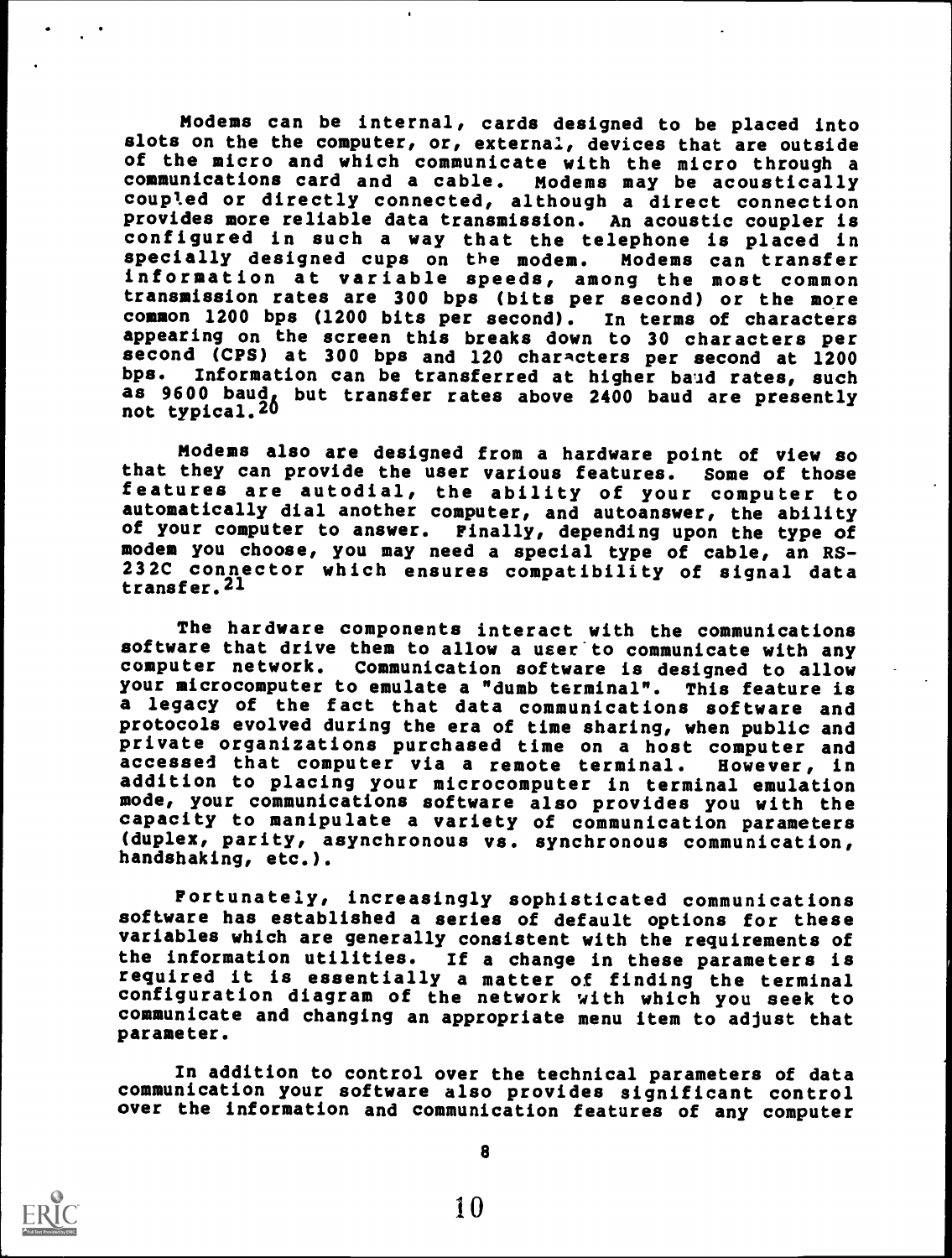network. For example, quality communication packages allow you to toggle back and forth between an "online" session and your communication package menu. This feature allows you to control printer functions - (turning it on and off) in order to capture information such as a portion of an online newsletter that you want to print onto a diskette, or paper, for future reference. Moreover, a communication program is essential in the process of file transfer--since your communications program will contain an option specifically designed to export a file.  $22$ 

The ability to send and receive files over an information utility is one of its most important features. What this means is that individuals in different regions of the country (or in different countries), can "upload" a file that reflects a research paper, syllabus, and/or instructional aids. The information utility then makes the paper available to another user who can "download" that paper. The communication package employed will determine the ease with which that can be accomplished.

The most common file transfer protocols for text or data are ASCII (American Standard Code for Information Interchange), ASCII has been characterized as the<br>file transfer.<sup>23</sup> The ASCII code is a "universal currency" of file transfer.  $23$ common denominator in an otherwise unstandardized computer world. The ASCII code assigns a number to the letters (upper and lower Lase) of the alphabet and every number from 0 to 9 plus special<br>characters such as punctuation marks (127 total). These ASCII characters such as punctuation marks  $(127 \text{ total}).$ codes are then converted to binary format (0's and l's) which is, in essence, what ASCII files are made of. Most communication packages support ASCII file transfer24; however, it is frequently desirable to send files that contain control characters, i.e., the boldface option in a word processor. In order to achieve this one must have communications software (and an information utility) that supports machine language file transfer. Machine language files have evolved to mean any file (text or data) that contains codes not found in a straight ASCII file.25 For example, except when in non-document mode, WordStar will insert its own special high ASCII rodes, those extended beyond 127. One reason for these high ce :s is that they serve as the basis of a compression code scheme designed to conserve disk space. As a practical matter, if you want to transfer readable files to another colleague over an information utility and you are not satisfied with the ASCII format--(i.e., you want the document to look like it does when output by your word processor: boldface, underline, etc.) you will need to employ a special protocol like<br>XMODEM or KERMIT<sup>26</sup>. These protocols allow error-free These protocols allow error-free transmission of machine language files. Consequently, if one seeks to use the abilities of an information utility to send and receive wordprocessing files that retain their control codes one will want to be sure that the communication software that they choose supports a protocol such as XMODEM or KERMIT.27

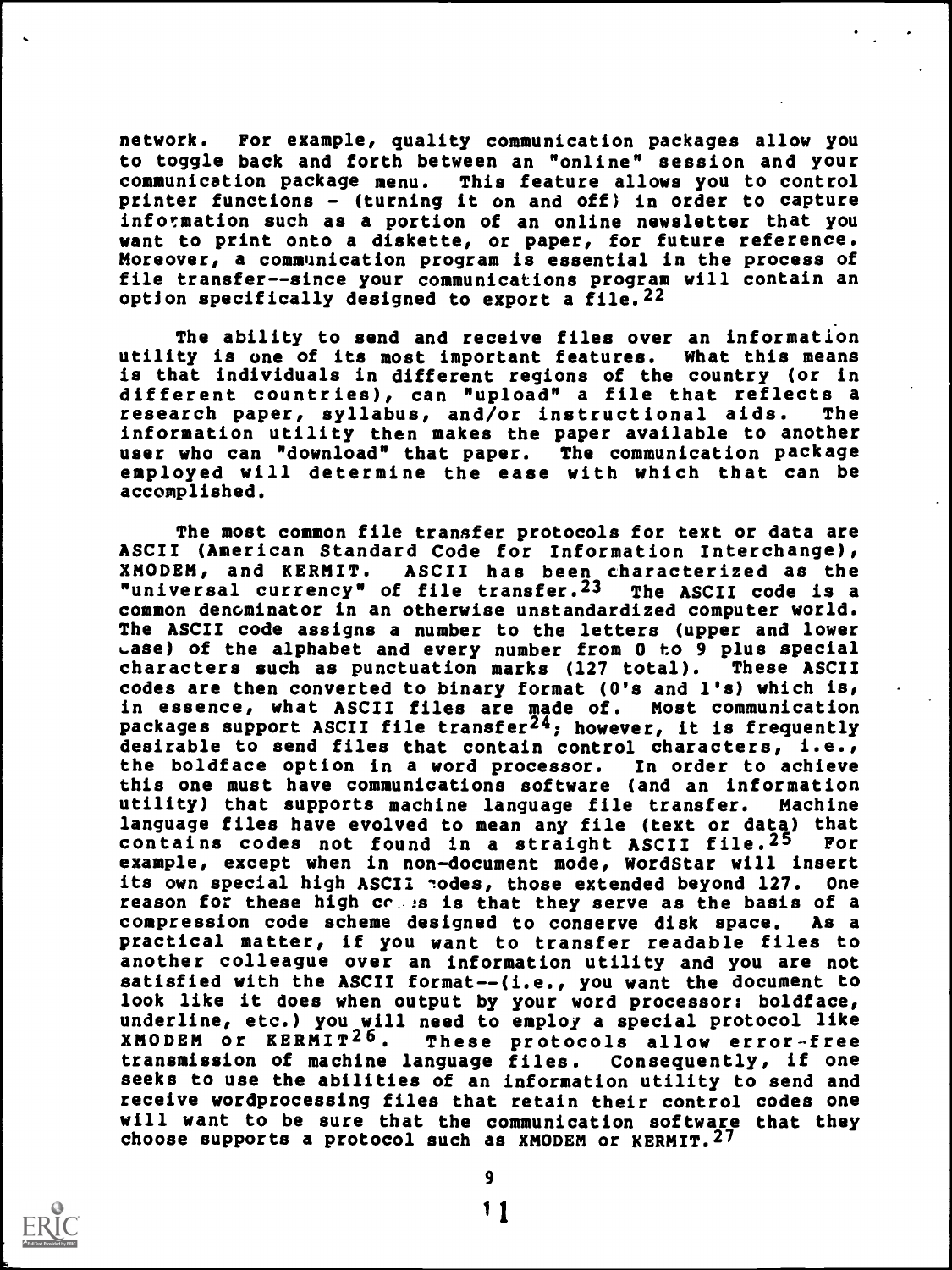# The Organization of The PoliNet Information Utility

As noted earlier, all information utilities provide their<br>With access to both information and communication. These users with access to both information and communication. features can be illustrated by looking at the features present on PoliNet's Main Menu. The manner in which poliNet is accessed is typical to the process of accessing other information utilities. A new user installs the modem, follows the directions for installing their communications software (i.e., SMARTCOM II), defines a new set of parameters (PoliNet) using the given default parameters and adds the phone number for local access of Tymnet or Uninet to that set. After saving the PoliNet parameters on disk, he/she then follows the following steps:

- (1) Dials a local TYMNET number
- (2) When "PLEASE TYPE YOUR TERMINAL IDENTIFIER" (300 baud rate) or a "SERIES of RANDOM CHARACTERS (1200 baud) appears, he/she types the letter A.
- (3) When "PLEASE LOGON" appears the person types in DELPHI
- (4) When "USERNAME" appears, the user types in the username he/she has been given when they joined PoliNet, i.e. VASU, M.L.
- (5) When "PASSWORD" appears the user types in their PASSWORD, i.e. NCSTATE

At this point the PoliNet system will sign on and the user may employ the systems facilities. The first thing to appear after the opening barner will be the Main Menu. 28

This Main Menu serves as a focal point for describing the features of the network. Users need simply to choose a desired menu option based upon what task is preferred at the moment. In effect, one way to conceptualize PoliNet is to envision a series of nested menus each branching out from the main menu. These menus correspond to function which the systems can perform for you (electronic mail, conferencing, file transfer). These functions are basically communication or information in nature.

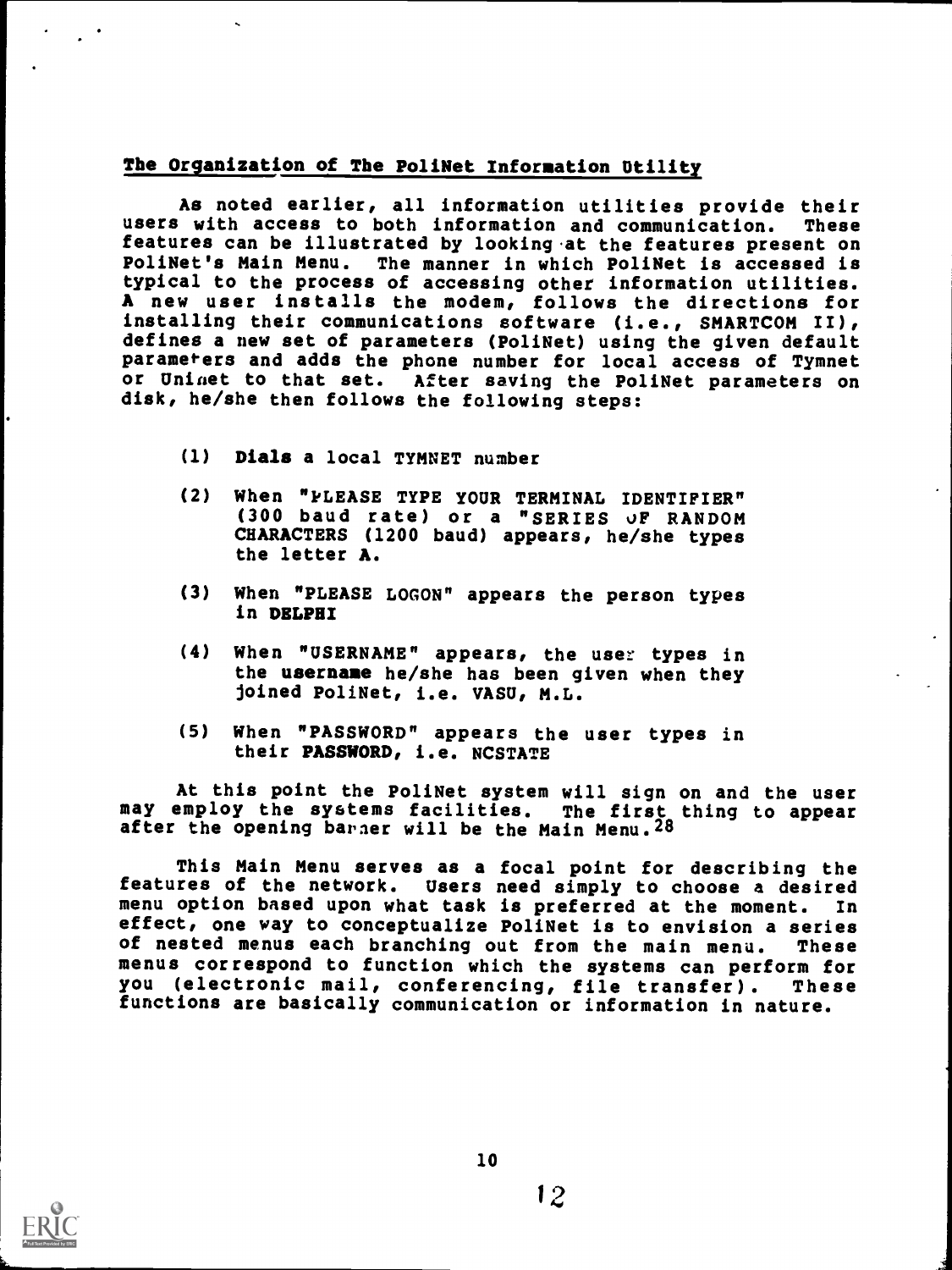#### PoliNet Opening Menu

Welcome, Social Scientists!

| <b>Events</b><br>ule. ا         | Services                  |  |
|---------------------------------|---------------------------|--|
| PoliNews                        | <b>HumaNet</b>            |  |
| Mail                            | Dialog (\$)               |  |
| <b>Newsletters</b>              | AP News (\$)              |  |
| Poruns                          | <b>Finanical Services</b> |  |
| <b>Conference Center</b>        | Kussmaul Encyclopedia     |  |
| <b>Polls</b>                    | <b>Travel Services</b>    |  |
| <b>User Profile</b>             | Delphi                    |  |
| <b>Online Markets</b>           | <b>Workspace</b>          |  |
| <b>File Distribution Center</b> | <b>EXIT</b>               |  |
|                                 |                           |  |

The Main Menu contains functions for sophisticated electronic mail, newsletter and journal distribution, real-time conferencing, topical forums, search and retrieval of user profiles, online polling, distribution of public access files, premium-access databases, and customized services provided over the network. There is an exit to the companion network HumaNet, to the range of bibliographic retrieval service Dialog, and to the public information utility Delphi.

To receive further information online about any Main Menu command, the user simply types "HELP". Each of these functions will be overviewed below.

#### PoliNet Main Menu Selections

Events Schedule. As the name implies, this area in the network provides a forum for the scheduling of events by type, date and location of conferences, meetings and discussions.

The PoliNews area on the Main Menu is a special type of newsletter designed to disseminate appropriate information about the network. Recent changes, possibilities being considered, new public domain files available, appropriate people to contact for something, etc., can be found here.

MAIL. A sophisticated electronic mail facility is available on the network. As an example, the sub-menu is displayed below. This sub-menu is a list of additional communication options available to the users of the system.

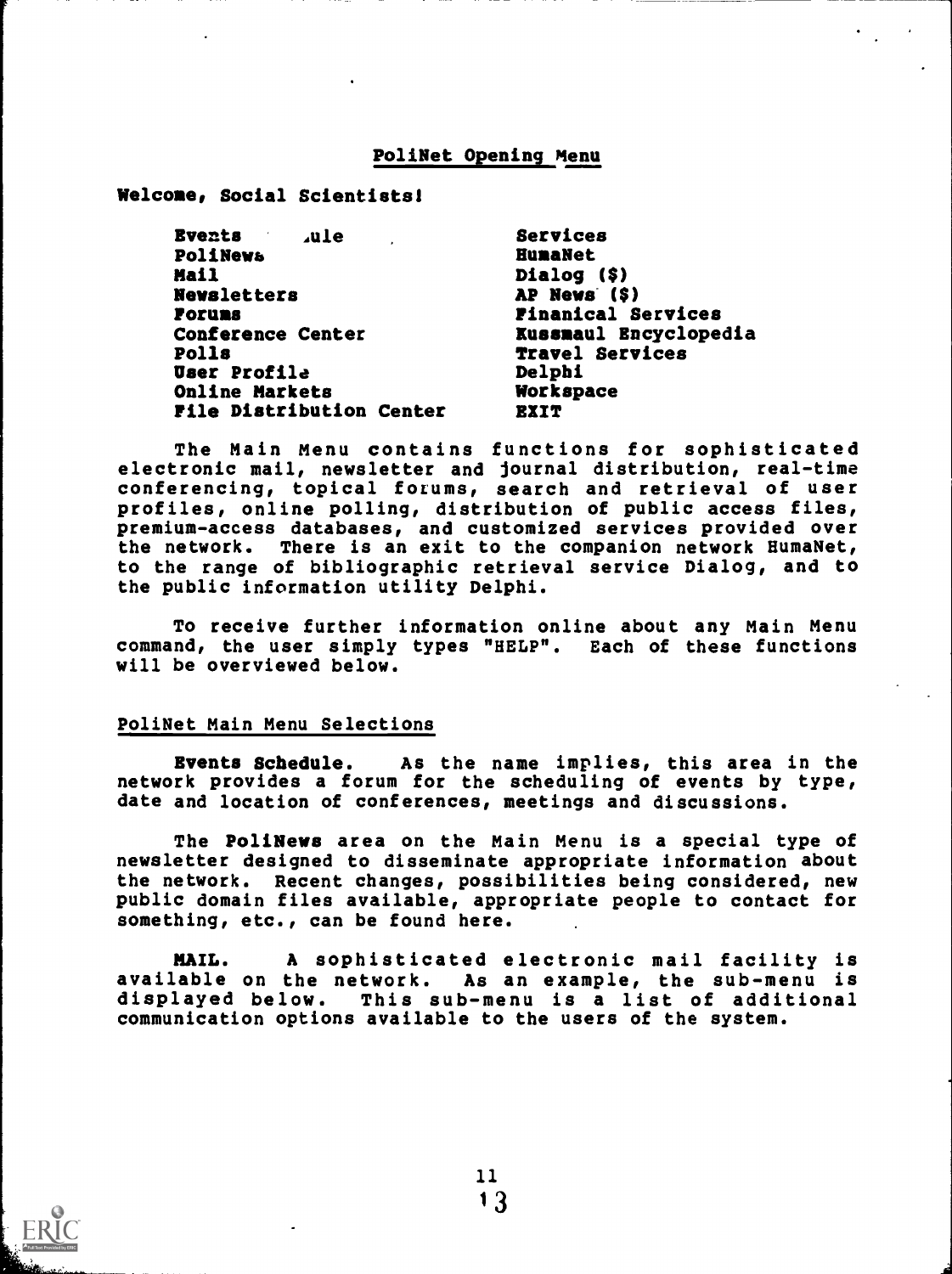Mail Menu:

| SOURCE/COMPUSERVE Mailthru   | <b>SCAN for New Messages</b> |
|------------------------------|------------------------------|
| CATALOG of Mail Files        | TELEX (Outgoing)             |
| <b>GLOBALINK Translation</b> | Workspace                    |
| MAIL (Electronic)            | HELP                         |
|                              | <b>EXIT to Main Menu</b>     |

MAIL > (Please Select an Item) Mail (user-entered>

The first-level mail menu appears above and requires the user to select one of the several "mail" options. Briefly, these<br>include: sending mail to users of the SOURCE or COMPUSERVE sending mail to users of the SOURCE or COMPUSERVE information utilities; listing a catalog of the user's mail GLOBALINK which is a service that allows your text to be translated into another language first (Globalink Translation). Globalink can provide translations into Spanish, French, German,<br>Italian and Portuguese from English and vice-versa. Service into Italian and Portuguese from English and vice-versa. and from most other major languages is available; however,<br>advanced notification is required. Scan provides for scanning advanced notification is required. for mail arriving since the last time the user was on the network; sending mail through the TELEX system; entering the user's personal WORKSPACE; requesting online "HELP" on a given command; and exiting to the Main Menu.'9

Newsletters. The area on PoliNet devoted to newsletters and journals is an innovative approach to rapid and dynamic dissemination of social science information. This area allows a user to check the table of contents of each newsletter to scan the first two lines of text in each article, to read an article, and to forward a copy of an article to his/her personal (There are, however, copyright considerations for redistribution of such material).

Forums. There are certain general topics in Political Science and Public Administration around which there might be many sub-topics of communication. It would be very useful to organize a cluster of related sub-topics into a "forum" on that general topic so that users could readily communicate about it On PoliNet, there are a number of "PoliForuss" which combine several network functions within what might be thought of as a particular "neighborhood" (i.e., a given PoliForum) within a much larger metropolitan area of activity (i.e., PoliNet). There are several PoliForums presently online, organized into separate "topics", with each topic representing a different forum.

A Forum consists of a consecutive series of user-entered "memos", subsets of which comprise "threads" (or conversations) concerning the topic of the particular forum. Users may initiate a new thread, reply to a message and read, file a copy of a message just read to one's workspace, forward a copy of a message to another user (i.e., send an electronic "photocopy" of a

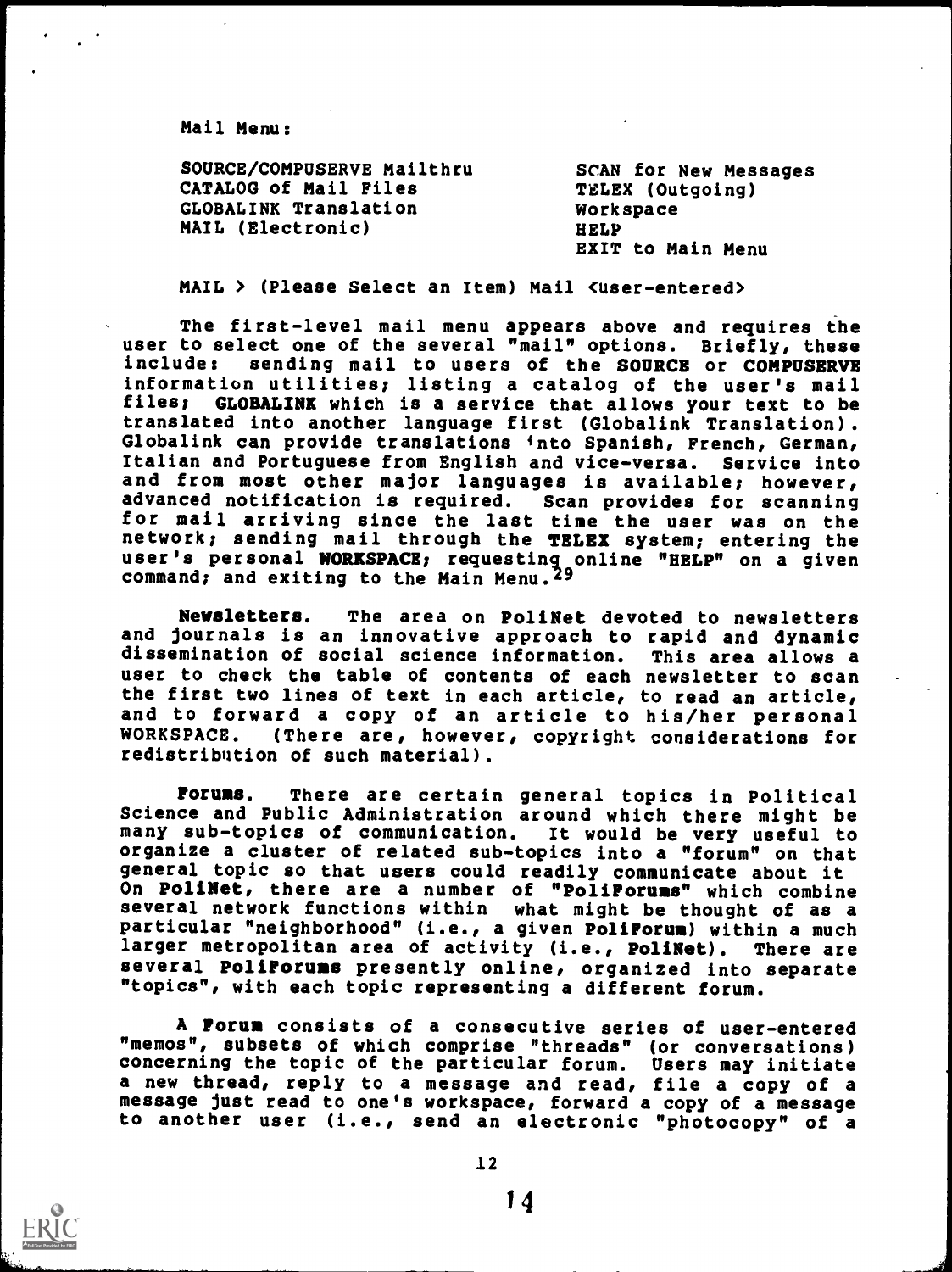message), or access electronic mail. Since these forum areas vary by topic, the menu structure is not presented here. However, an example of a PoliForum might be Central America or Democracy and Terrorism.

Conference Center. Real-time conferencing (i.e., "keyboard to keyboard") is available on PoliNet. It is not as complicated as some other specialized conferencing-only systems (e.g., PARTICIPATE, EIES) but does have many advanced features that make it very "friendly" to users not familiar with complex<br>conferencing formats. This feature is very useful for two or This feature is very useful for two or more social scientists who are collaborating on some research, or other type of project, to have online meetings about the work sections itself. Formal group meetings, such as official interest sections, can also be held online without the effort and<br>expense of face-to-face meetings. There is a facility for expense of face-to-face meetings. sending all communications to a central (online' file for later distribution or offline archiving, thus freeing anyone from the conventional task of taking "minutes" of meetings. Conferences can be either "public" (open to anyone online who wishes to  $join)$ , "password-access only" (open only to those isers online who know the password), or "private" (accessible by invitation of the conference chairperson), allowing flexibility and protection as called for by the nature and content of the meeting.

Polls. There is the ability of taking polls directly from online users. Making use of dichotomous (yes/no; agree/disagree) and multicategorical (Likert; nominal categories; plus user-defined "other" categories) formats, users may suggest polls which may be implemented by the host at the Social Science Research and Instructional Computing Lab (SSRICL) at North Carolina State University (NCSU). We plan to use this feature to help shape the future development of the network and it will allow for the rapid collection of data on a particular topic of importance to the discipline in a very inexpensive fashion.

User Profile. One of the clear benefits of an electronic "community" is the ability to find other social scientists who have certain characteristics and interests. Part of the User Profile is completed online as part of the membership application process but other user-characteristics are entered as part of the<br>"I-Am" feature of User Profiles. Users may enter any type of "I-Am" feature of User Profiles. keyword and entry for the keyword (e.g., APSA Section membership) to describe themselves. Others may "find" them by invoking the Search or Browse features of User Profile. Additionally, if one user would like to find out more about another Username that is seen online (such as in the Conference Center or in the PoliForum areas), then the "Who-Is" command would display a selected profile provided by the "unknown" user.

Online Markets. Social scientists routinely make use of many commercial services and information. As a way of

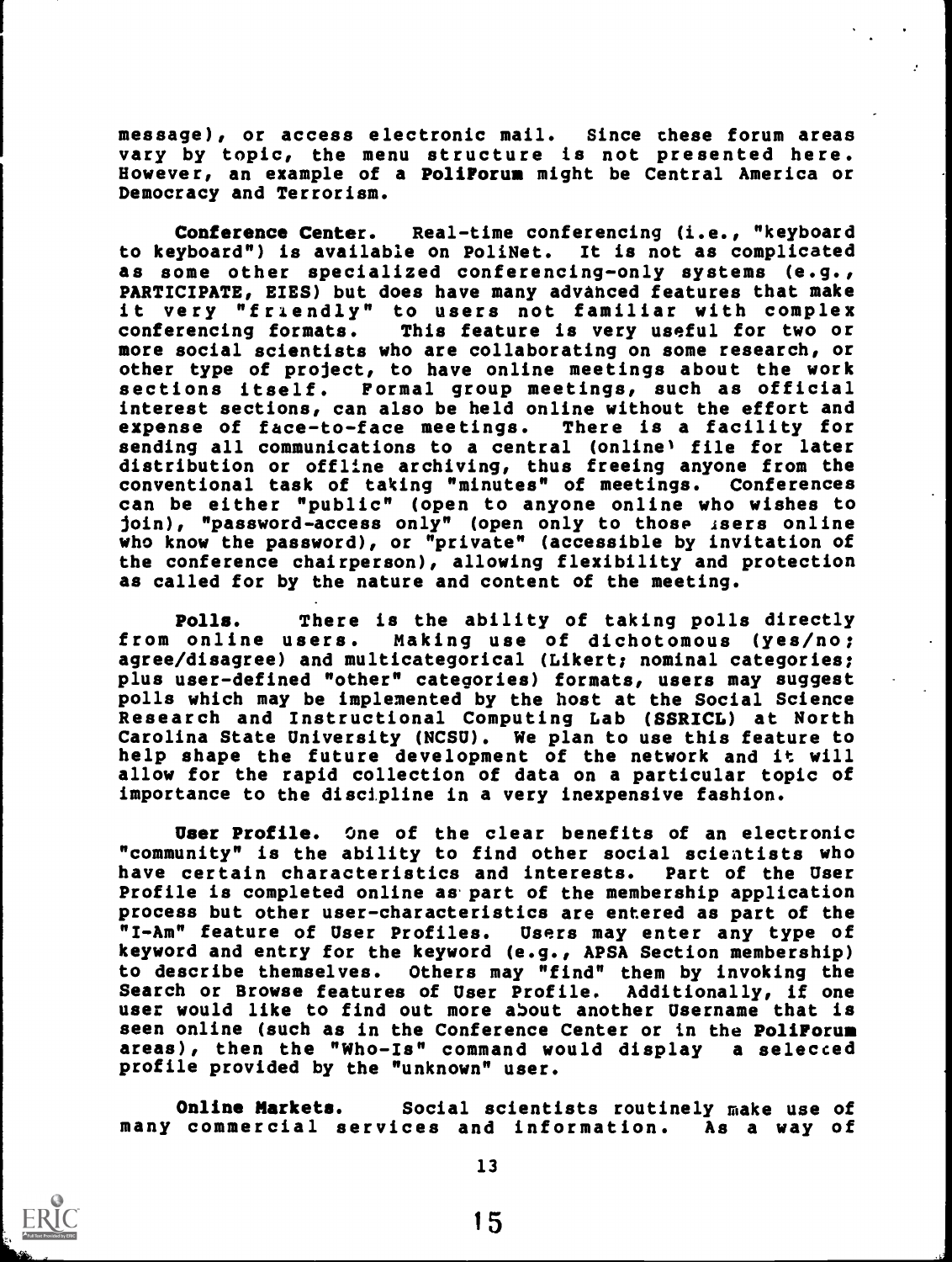efficiently linking vendors of these products to social science consumers, this area functions much like a large database. In it there will be "vendors" of premium services, products, and information that can be searched, accessed, ordered directly<br>online, and so forth. The National Collegiate Software The National Collegiate Software Clearinghouse, for example, will allow direct purchase of its low-cost (\$30 or less) social science software with online billing capability. We plan to develop\_ this area carefully, making certain that the vendors allowed online are in the best interests of social scientists.

File Distribution Center. The ability to distribute public-domain or other contributed machine-readable files on a<br>mass scale is another useful feature of PoliNet. The File mass scale is another useful feature of PoliNet. Distribution Center is an area that facilitates this cooperative sharing. Users may send a contributed file to the network center<br>using PoliMail. Then, with appropriate screening, this file can Then, with appropriate screening, this file can be listed under the directory of the File Distribution Center as<br>being available to users. Interested users could then download Interested users could then download the file to their microcomputer or copy it to their own online<br>WORXSPACE for storage. Bibliographies; SPSSX, SAS, or BMDP command sets; small to medium-sized datasets; preliminary convention program schedules; and other types of machine-readable material are but a few examples. We are implementing the public domain KERMIT file-transfer protocol on PoliNet which will, among other things, allow users to almost instantaneously "ship"<br>portable files in SPSSX or SPSSX/PC to others. This facility portable files in SPSSX or SPSSX/PC to others. would complement the current implementation of the ASCII and XMODEM file-transfer protocols on the network.

Services. This database-oriented area is under development as of this writing. Given the tight job market for social scientists, especially involving the non-academic sector, one possible database would be employment notices that could be posted the same day that they are received! This would require an important collaboration with organizations that seek such employees and could become a labor-intensive effort. The compilation of social science consultants with their specialties listed online is another possibility. Developing some mode of access allowing clients seeking such consultants would benefit both parties and social science in general by facilitating the spread of social science expertise. There are several other ideas under consideration for PoliNet Services and we will be developing them over the next year.

Gateways to HumaNet. Because all three are on the same<br>set of computers, there is a toll-free gateway to our companion professional network, HumaNet, and the commercial public information utility, Delphi.

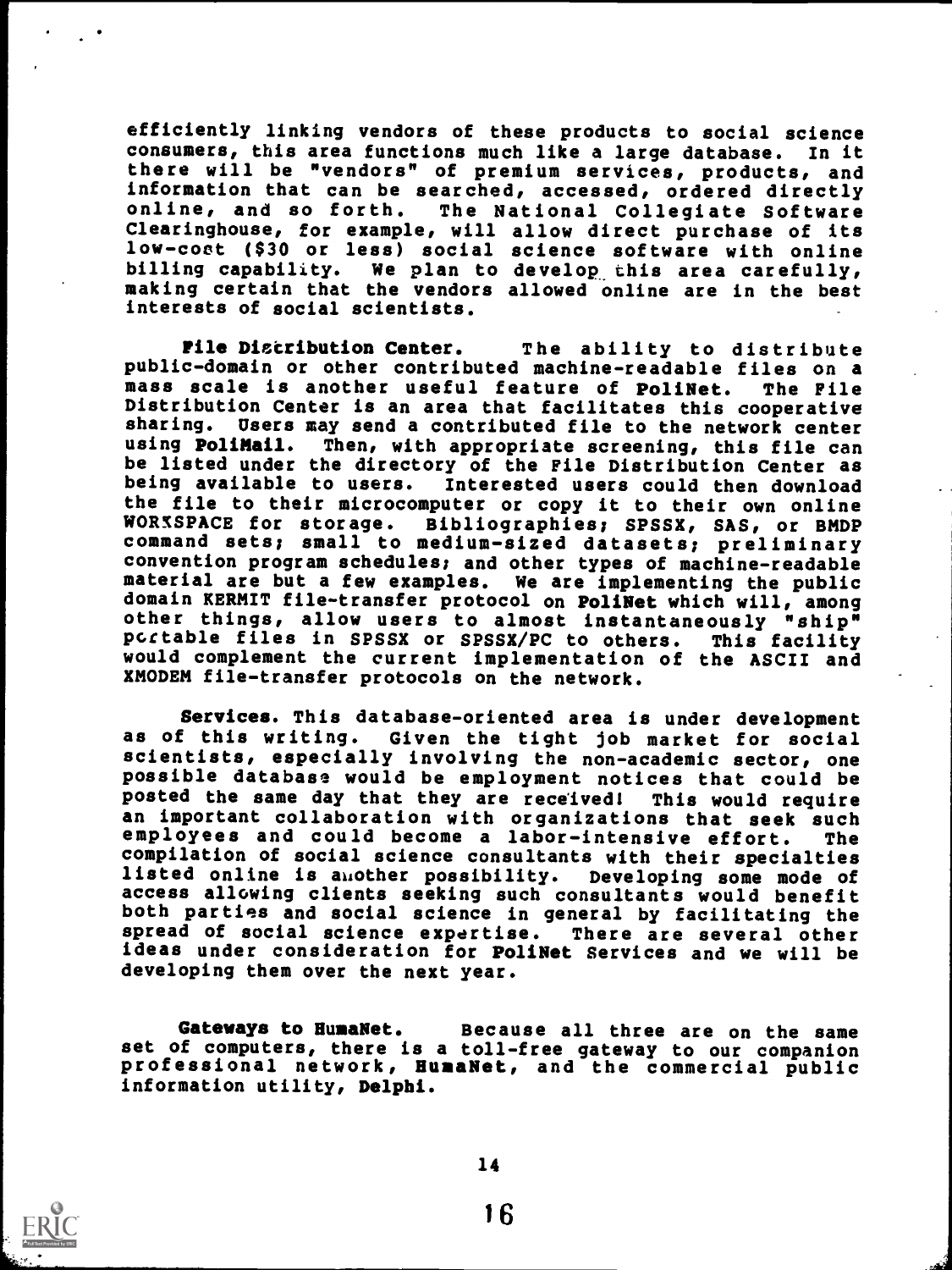Dialog. We are fortunate to have direct access to the largest bibliographic retrieval service, Dialog, as part of PoliNet. Although access is a premium service and requires users to also acquire an account with Dialog, the convenience of direct access is well worth the added expense in labor savings. Long the sole domain of reference librarians, online bibliographic retrieval has been made very accessible to the average social scientist by many new software products like In-Search and Sci-Mate (see Newlin, 1985 for a discussion of social science uses).

AP News. This is a news module providing AP Videotext news and covers international, national government, businesss, Wall<br>Street, stock lists, entertainment and sports. Accu-weather Street, stock lists, entertainment and sports. provides city, national, and international business news, government economic figures, reports of trading of major exchanges and complete stock listings from the New York Stock Exchange and the American Stock Exchange. Other features include Today in History, Comedy by Wire, and Movie Reviews.

Financial Services. This provides PoliNet users with a complete set of finanical tools. On line security and commodity pricing, online buying and selling of (this requires the user to open an account with the participating brokerage firm).

Kussnaul Encyclopedia. This is a part of the regular fee structure of PoliNet. It is a large reference "electronic encyclopedia". It represents a general reference work containing information on more than 20,000 topics. It is activated by simple commands such as "look up" and "cross reference".

Travel Services. Travel services are providing the PoliNet communicty with interactive office services and include airline scheduling, seat availability and reservations (through OAG, an extra cost service). It also contains city profiles and information in lodging, car rentals and travel tips.

Delphi. Delphi is the mother network of PoliNet and this is the section in which members are provided a free gateway.

Workspace. This is the PoliNet members personal workspace. It is the area in the system where members can store files containing information that they have themselves produced or that they have acquired from other users or sources. This is the section of the system from which a user uploads files to Polinet, downloads files from PoliNet, and does a variety of functions: edits, submits, etc.

EXIT. Exit from the system.



15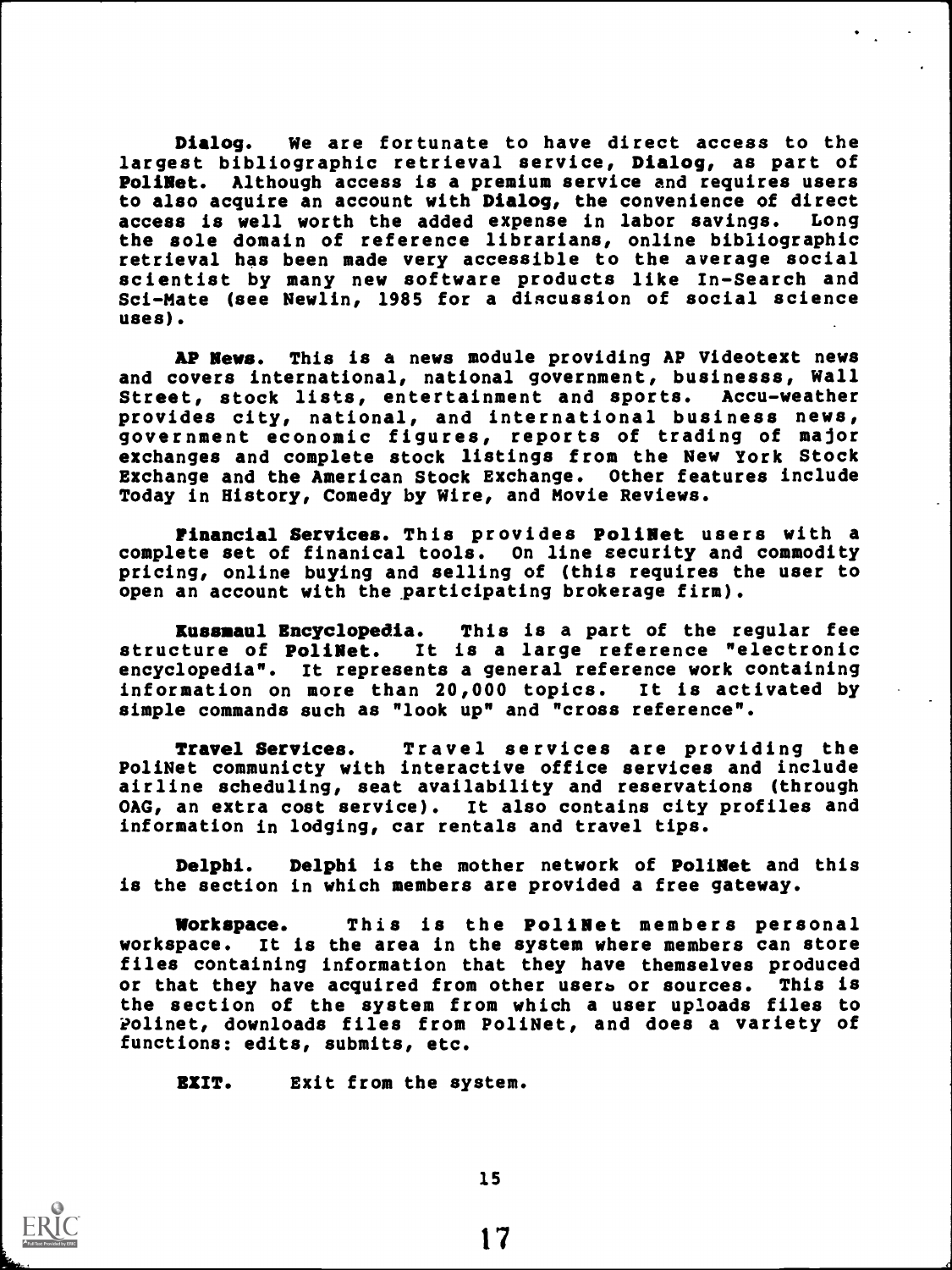#### **Summary**

General information utilities and specialized networks such as PoliNet provide educators and researchers in public administration and allied fields with a rich diversity of new possibilities ranging from powerful bibliographic searching to international teleconferencing to electronic news clipping services to electronic mail to free microcomputer software. Electronic publishing, access to online databases, computerized bulletin boards on discipline-related subjects, file distribution libraries of manuscripts, and computet-based instruction are just a few of the endless possibilities which could have as profound an impact on public administration education and research as any single development of this century.

Yet if studies of innovation diffusion show anything it is that there is a great gulf between the realm of possibility and the practicalities of implementation. Information utilities face a serious "chicken and egg" problem: until they are used by many in the profession, they are useful only to a relatively dedicated few who are willing to pioneer the new technology involved. It is difficult to exaggerate the inertia of the American professorate with regard to technological change and the insecurities and costs it poses.

In spite of difficulties, however, tha impact of electronic networks on public administration education and research can only grow in the future. Ultimately the power of its research possibilities, the economy of its communications possibilities, and the convenience of its educational featuree will bring more and more scholars into direct contact with information utilities of the type described in this essay. The "global village" may remain an illusive ideal type but the public administration research and education community of the future will surely be a closer and more dynamic one as a result of the growth of information networks in the next decade.

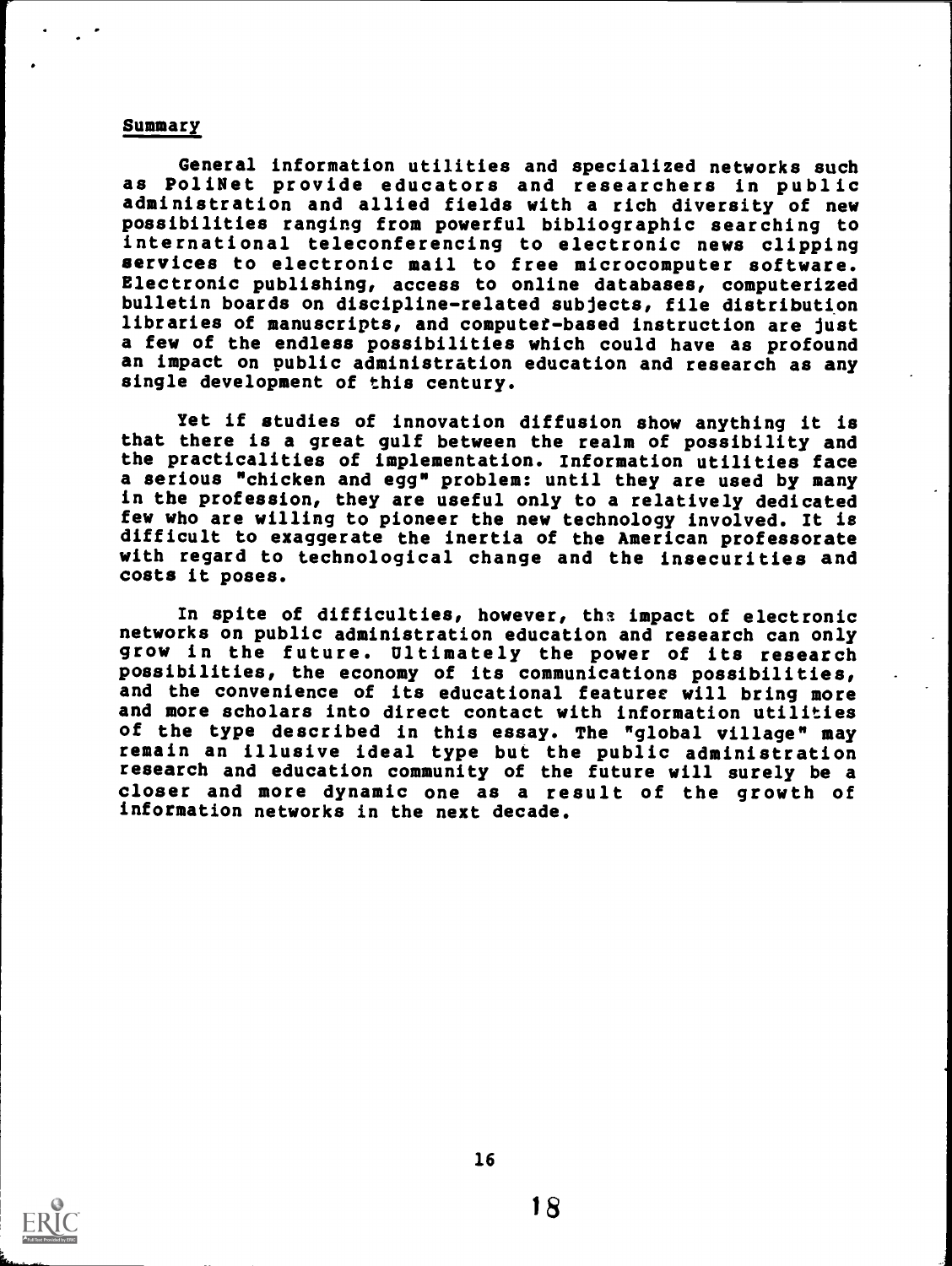#### Endnotes

1. Roxanne Hiltz and Murray Turoff, The Network Nation: Human Communication via Computer, (Reading, Mass:Addison Wesley, 1978). This book is an excellent overview of computer networking.

2. Alfred Glossbrenner, The Complete Handbook of Personal Computer Communications, (New York, N.Y.:St. Martins Press):3.

3. Blitz and Turoff, The Network Nation, chapter one. Also, see: Harlan Clevland, The Knowledge Executive: Leadership in an Information Society, (New York:E.P. Dutton, 1985).

4.Clevland, The Knowledge Executive.

5. The term information utility was designed to express a relationship with other existing public utilities. Indeed, the idea that information is the type of "public good" that falls into the regulatory context of the traditional utilities has a variety of interesting policy implications.

6. Glossbrenner, The Complete Handbook of Personal Computer Communications:7-9.

7. Glossbrenner, The Complete Handbook of Personal Computer Communications: 7-12. Also see Larry E. Jordan and Bruce Churchill, Communications and Networking for the IBM PC, (Bowie, Mo:Robert J. Brady Company, 1984).

8. The three major information utilities and their addresses are: Delphi, General Videotex Corporation, 3 Blackstone Street, Cambridge, MA 02139 (800-544-4005). The Source, 1616 Anderson Road, McLean, VA 22102 (703-734-7500). CompuServe, 5000 Arlington Centre Boulevard, P.O. Box 20212, Columbus, OH 43220 (800-848-8199). PoliNet is a customized professional network on the Delphi System.

9. Michael L. Vasu, Ellen Storey Vasu and Sarah H. Noell, PoliNet User's Guide, (Raleigh, NC. PoliNet, 1985):38. PoliNet is similar to most information utilities in that it provides "standard" and "premium" services. Telex is a premium service for which the user pays costs over and above the hourly service charge.

10. Alfred Glossbrenner, "The Fine Ares of Data Transfer", Popular Computing, (September, 1985):69-73.

11. The bulletin board or forum on PoliNet is called the PoliForum. This area of the network is designed to provide the membership with an interactive messaging system, a conceptual bulletin board. Many of the commands, under the forum are

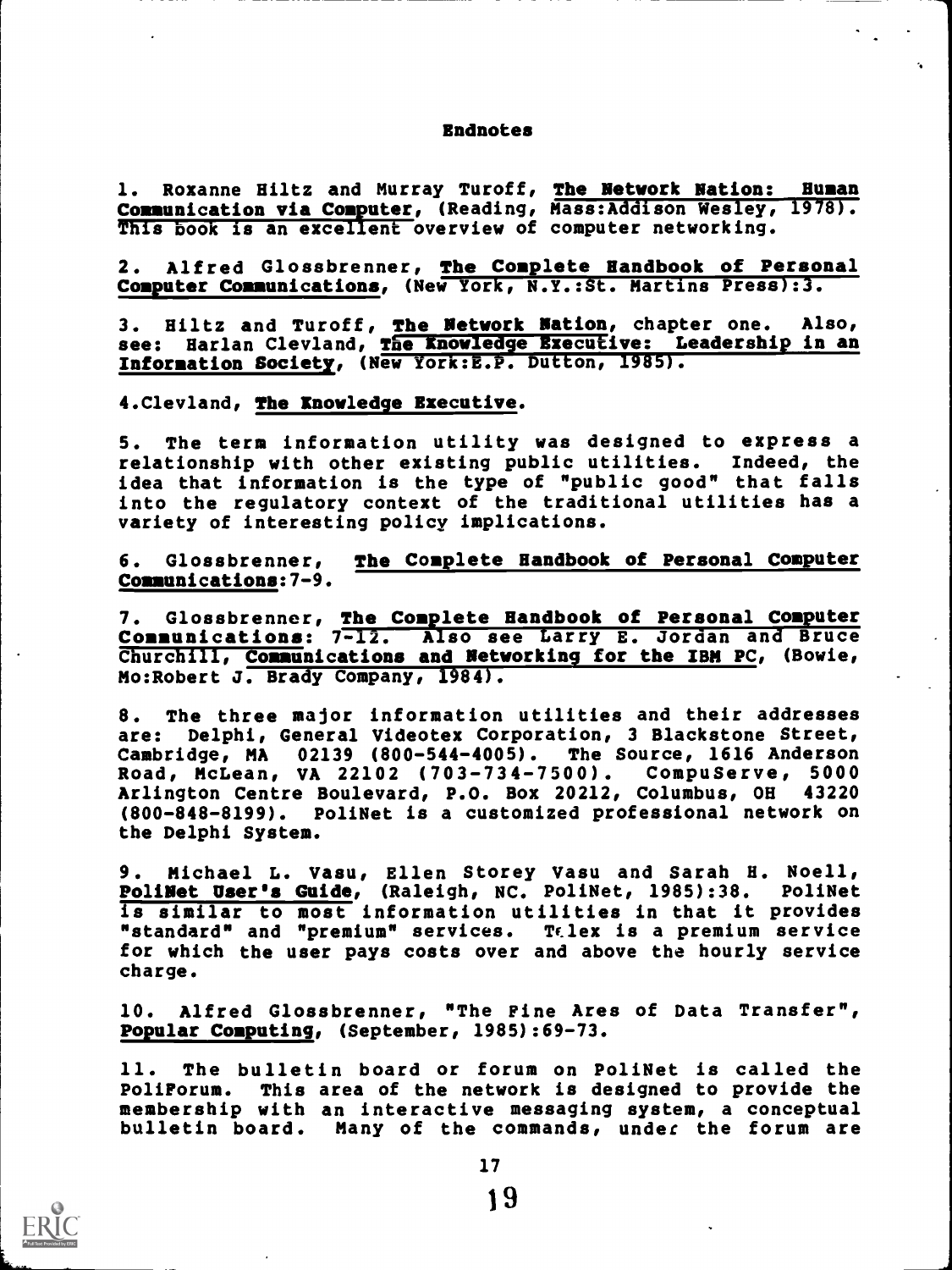designed to allow the user to follow the "thread" of a specific topic, e.g., American Policy in Central America.

12. The conference under PoliNet allows two or more users to communicate in "real time" or "keyboard-to-keyboard". The entire conference can be "captured" and logged to the users WORKSPACE for eventual printing. This facility is useful for small, informal groups as well as larger format groups. (e.g., an ASPA or an APSA section). See, PoliNet User's Guide.

13. Glassbrenner, The Complete Handbook of Personal Computer Communications:366-36B.

14. Glossbrenner, The Complete Handbook of Personal Computer Communications: chapter 15.

15. Rich Slatta, "Telecomputing Services, Teaching and Research", Collegiate Microcomputer, III (February 1985):23-28.

16. David Ushijlima, "Inside Apple Talk", Byte, (June 1985):185- 200.

17. Carl Townsend, Electronic Mail and Beyond: A User's Handbook of Personal Computer Communications, (Belmont, MA, Wadsworth Publishing Co., 1984).

18. Vasu, et. al., PoliNet User's Guide.

19. J. Mark Brown, "Tutorial, Text File Transfer Operations-Apple to IBM", Social Science Microcomputer Review, 3:81(Spring 1985):46. Also, see: Kirkwood M. Callahan, "Social Science Research in the Information Age: Online Databases for Social Scientists", Social Science Microcomputer Review, 3:1(Spring 1985):28-34.

20. Glossbrenner, The Complete Handbook of Personal Computer Communications: 51. Also see Paul Kreager, Practical Aspects of Data Communications (New York's McGraw Hill, 1983). Of course, we are referring to data communications over conventional and not dedicated phone lines.

21. The Smartmodem is a board modem that installs directly into one of the slots of the computer. The Smartmodem 1200B plugs directly into any full length system expansion slot in the computer and is completely self contained, eliminating the need for a separate serial communications interface card. It has its own software package SMARTCOM II.

22. SMARTCOM II will allow you to transfer both ASCII and binary files.